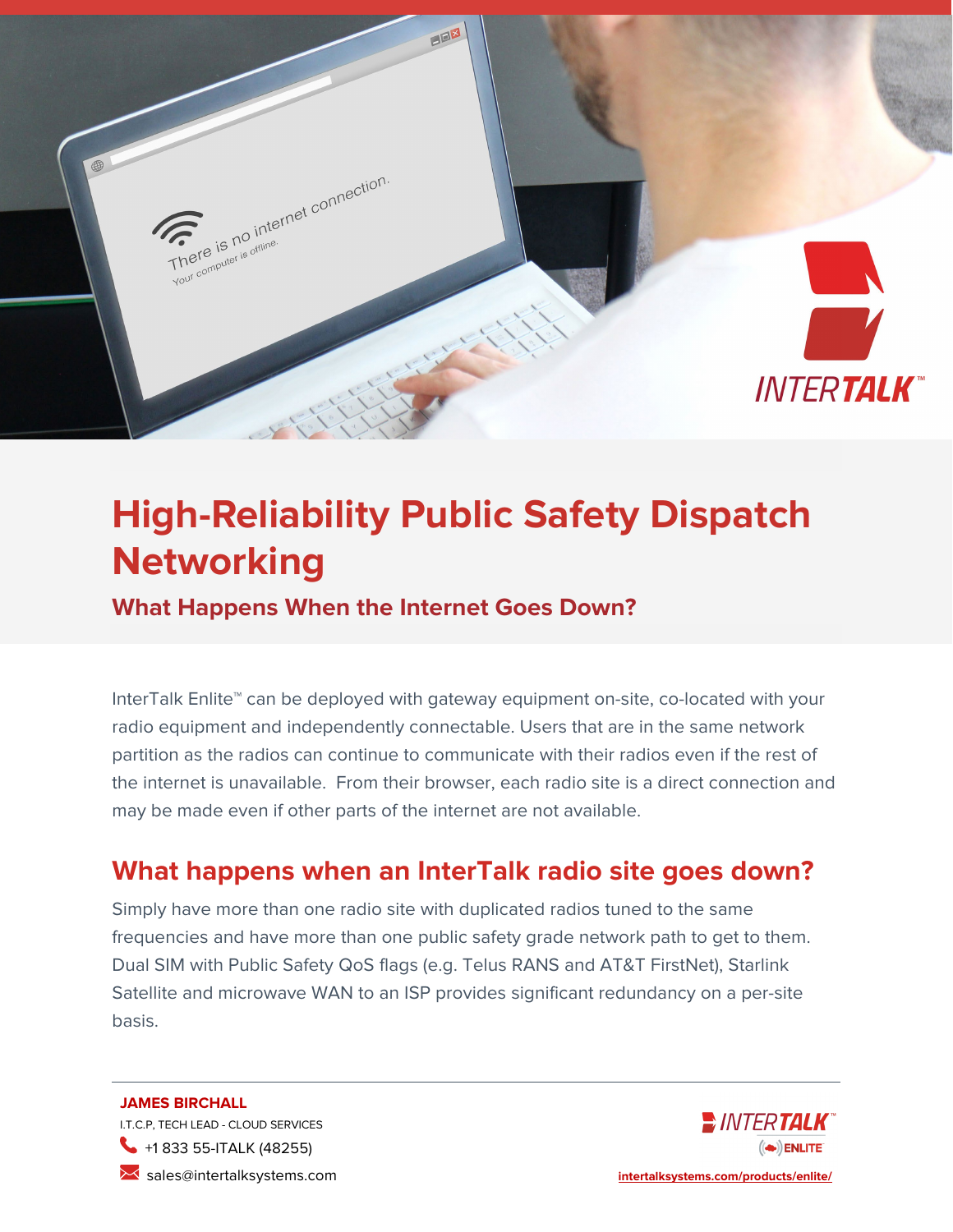### **Setting the Stage**

In many public safety jurisdictions around the world, reliable Internet connectivity is not a certainty. For instance, on an island, the microwave, satellite or submarine cable connecting the island to the mainland may get severed due to a passing storm, a solar eclipse or [a band of roving sharks.](https://www.forbes.com/sites/melissacristinamarquez/2020/07/20/our-underwater-world-is-full-of-cables-that-are-sometimes-attacked-by-sharks) In a rural community, the main Internet link can get severed accidentally due to **construction work** or [wolves.](https://www.rcinet.ca/eye-on-the-arctic/2019/08/06/nwt-fibre-optic-cable-damage-canada/) If these communities embrace the promise of Hosted dispatch, how do they maintain operations when their citizens need them most?

In this article, we'll identify a few of the options available for creating robust communications infrastructure in service of all communities and demonstrate how Hosted architectures can improve citizen outcomes everywhere.

# **The Old School Option**

One of the advantages of radio communications is that all that is necessary for two parties to communicate is a receiver, a transmitter and a radio line-of-sight between the two. This basic property has resulted in the almost universal propagation of radio dispatch systems as a series of overlapping "bubbles" across any jurisdiction where communications are necessary. Any radio user can communicate with anyone else in the same bubble, and the size of each bubble is entirely dependent upon the power of the transmitters, the sensitivity of the receivers and the unique geography of the earth between them.

# **Taking the High Ground**

As more agencies and corporations embraced the power of radio networks, fixed towers with powerful electrical componentry began to be important and economical ways to satisfy the needs of large coverage without having to create expensive chains of fixed stations. Simultaneously, each agency and corporation realized the importance of prime geography (specifically, hilltops) as being key to gaining the coverage that was needed, and so a small gold-rush unfolded as each competed for space on the same real estate (and sometimes, on the same towers).

Over time, key hilltops became saturated with a plethora of radio equipment, and so regulation and frequency manipulation became key to keeping things safe and orderly

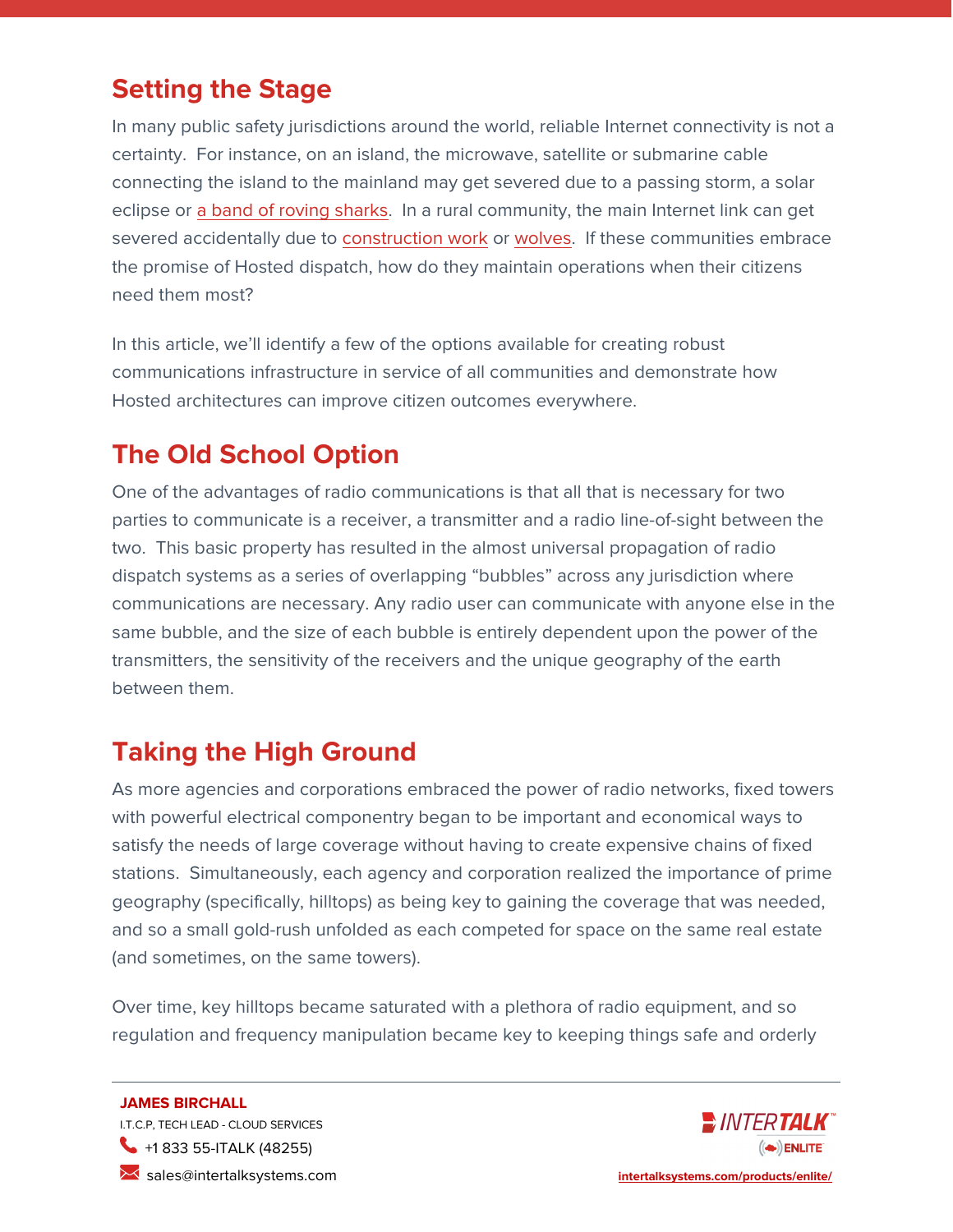for everyone involved. Consequently, each hilltop tower became more expensive to operate and site and while the greater power allowed for greater coverage, the fixed position created a number of known coverage dead spots which needed to be either ignored or addressed with smaller transmitters sited specifically to get into the radio shadows cast by the larger towers.

# **A Light In The Darkness**

With key towers in our communications infrastructure identified and prioritised, we ended up creating significant shadows in our field coverage. Places where we knew field units lacked coverage and were cut off from the resources available in the wider area. Dead zones.

Depending on the nature of each dead zone, we could sometimes move it around by changing the timings and signal characters of the tower that covered them, but the better approach was to gain coverage by putting up a relay tower that the main tower could talk to and could be used to gain coverage in the zone that was hidden by the line of sight from the hilltop.

### **Eating Blackberries**

With the growing use of car and pocket phones, once again, radio towers have become important. But because the field units for pocket radio phones were regular people moving about their urban environment, the need for large transmitters on the hilltop quickly gave way to the need to get multiple repeaters into the increasingly important radio shadows of a city. Instead of the CN Tower in Toronto, it became important to provide radio coverage in the underground subway stations and between the tall buildings of Bay Street using smaller transmitters. Each smaller radio bubble owned by the industry telecommunications operators became standardised and modular so that each transmitter could sit at the centre of an interconnected network of bubbles. In many ways, these densely packed bubbles began to look like the cells of an organism, and so the cellular radio network for telephony became the standard for growing telecommunications service without stringing cables on poles.

Further, the rise of the home internet and the work PC meant an increasing amount of citizen activity was conducted through e-mail on the go. With the radio infrastructure

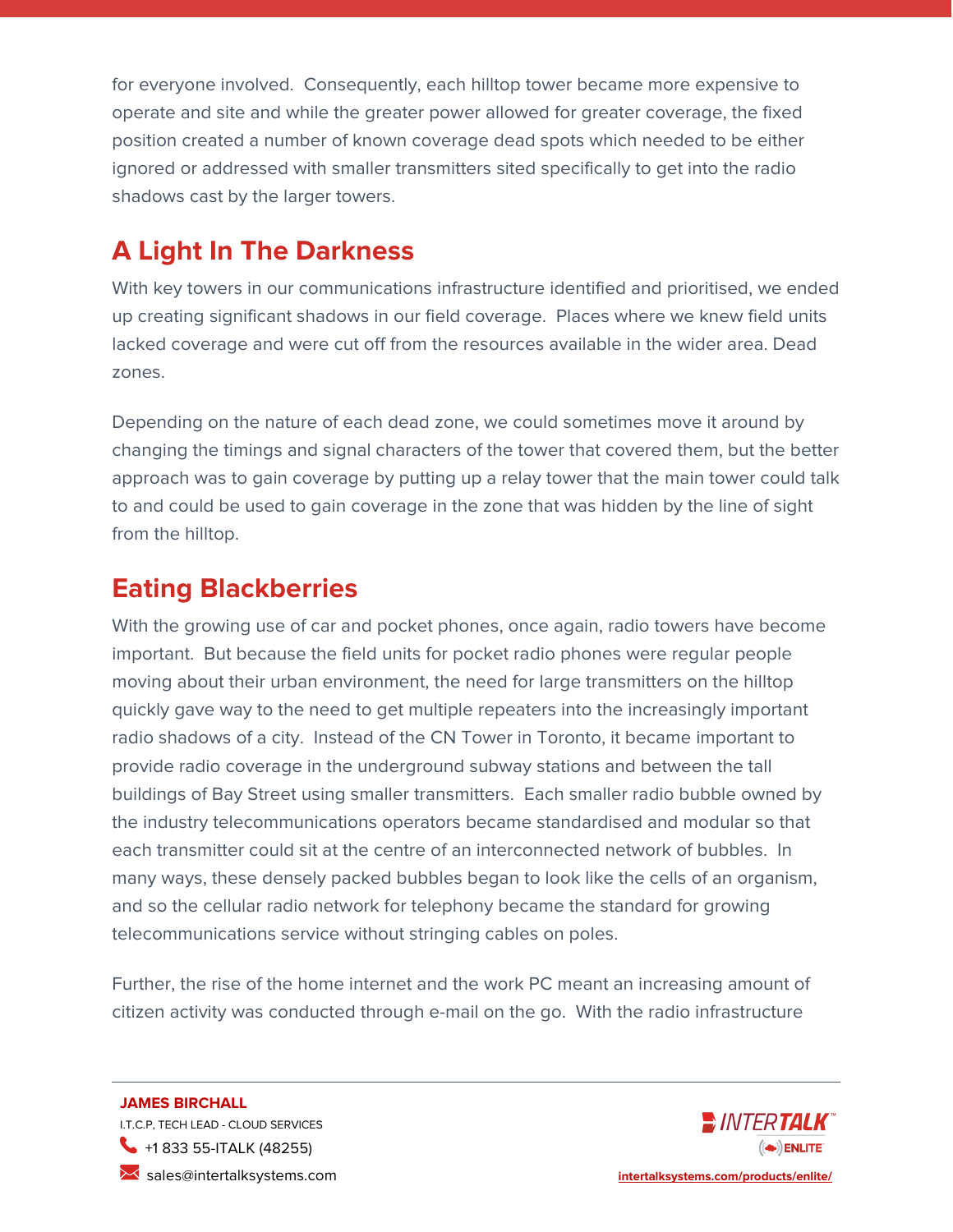already in place for transmitting telephone audio to cars and walkers, it became a simple matter to add modem capability to the existing radio signals and thereby transmit packets of data in addition to analog audio.

### **The New School Option**

We are now at a point where an important packet of information can be sent over multiple mediums between parties. Many areas are covered by physical ethernet, radio LTE 4G/5G, Wi-Fi terminated ethernet, high satellites and low satellites operated profitably by a plethora of communications companies. It is increasingly possible not only to have a coverage option available, but to be assured of some signal being available in almost every environment at a reasonable cost.

Further, the [events of 9/11 in the US](https://hbr.org/2002/12/crisis-communication-lessons-from-911) have shown that public safety data needs to be prioritised and most telecommunications providers now have an option to flag that the packets of data traversing their networks are of public safety importance and can be prioritised over others or privileged to access dedicated frequency and infrastructure.

#### **A MODERN SOLUTION IS TO LEVERAGE MULTIPLE RADIO AND FIBRE COMMUNICATIONS CHANNELS FOR EACH PIECE OF DATA UNIFIED OVER THE NOW-UBIQUITOUS PACKET SWITCHED TCP/IP INFRASTRUCTURE.**

# **Solution**

### **Disaster Networking**

Every story has two sides and every communication has at least two parties connected together over a medium. During a disaster, this means that there are three potential problems:

- 1. The Dispatcher is unavailable.
- 2. The Resource is unavailable.
- 3. The link between the Dispatcher and the Resource is unavailable.

The formula for calculating the availability of a system composed of modules in series is:

R=R1×R2×R3× ... ×Rn=*Π*Rj

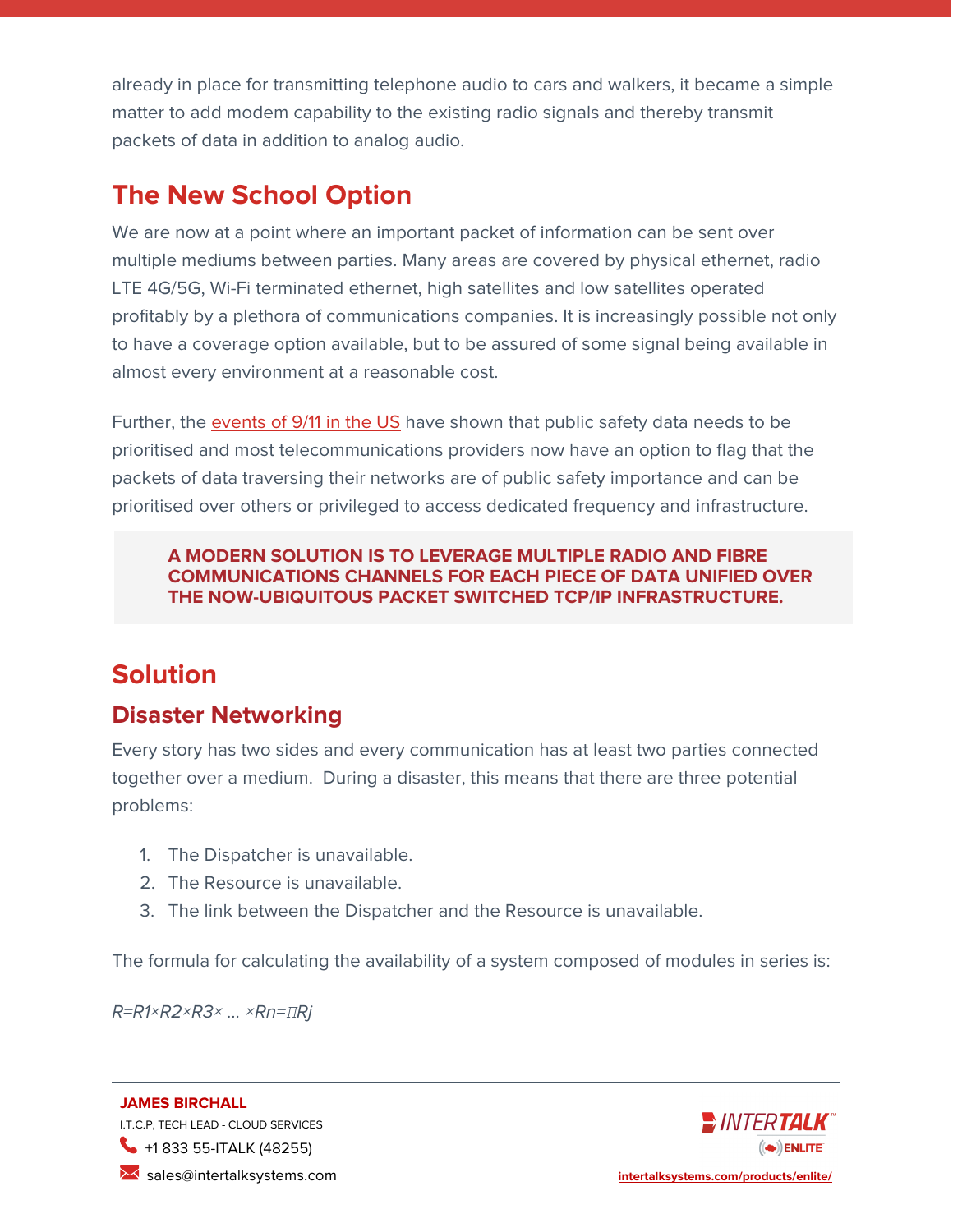The formula for the availability of a system composed of modules in parallel is:

#### $R(t) = 1 - \frac{\Pi}{1 - Rj(t)}$

From this, we can see that a system in series is weaker than its weakest member while a system in parallel is significantly stronger than its strongest member. Many weak modules in parallel are substantially stronger than a few strong modules in series.

So, for extreme availability, we use lots of weaker modules rather than focus on perfecting a few strong ones. Further, investing in improving the quality of a single node is quickly outdone by investing in an additional node of average quality.

We can utilize a combination of wired, LTE, 5G and satellite connectivity to ensure our system stays connected and a plethora of smaller towers to ensure that there's always a useful resource available at the end of the link.

### **Architecture**

During every public safety disaster in recent times, our public telecommunications infrastructure has only partially broken. While some pieces have been knocked out in some locations, not all of them have been everywhere. Further, operating dedicated private radio networks is increasingly becoming cost prohibitive.

#### **TO ACHIEVE HIGH RELIABILITY, WE SIMPLY DUPLICATE EQUIPMENT, PEOPLE AND ROUTES.**

Dispatchers can be co-located with radio towers so that if the external links disappear, the radios are available "next-door" or they can be located closer to the information systems that they need to communicate with their field units or diffused throughout their jurisdictions so that if something happens not every Dispatcher is affected in the same way. Dispatchers, radios and other devices can be in their homes and connected over public-safety enabled LTE or Fibre, or they can be in smaller dispatch substations or in large central operations centres.

For instance, InterTalk's home in Nova Scotia, Canada, is frequently subject to hurricanes and blizzards. To ensure extremely high availability, each Dispatcher would be provisioned with a rugged laptop, a NENA compliant headset and a handswitch. The

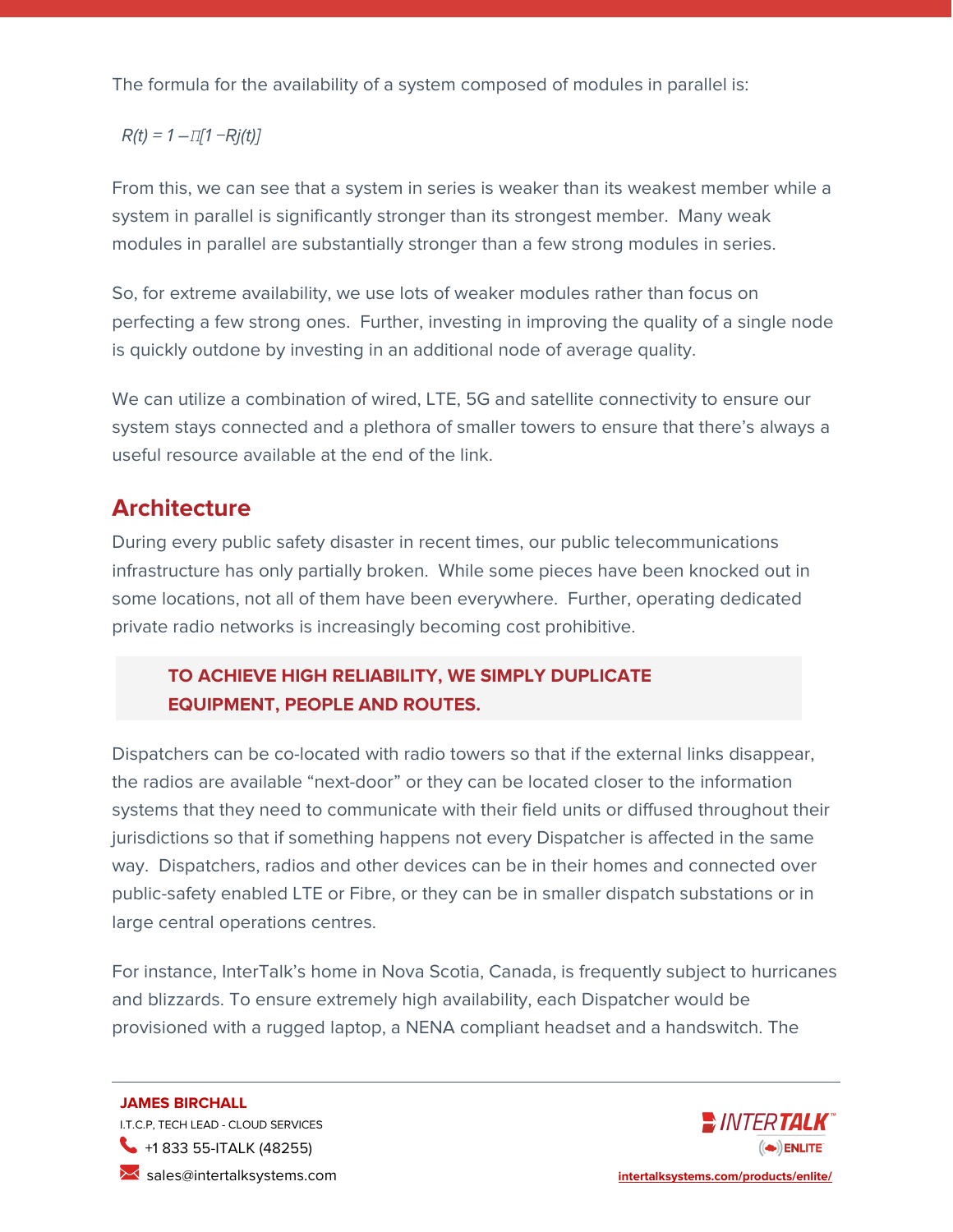laptop would be connected to a battery backed multi-WAN router, which provided an upstream to a dual-SIM wifi router with connections to Bell and Telus networks using the public safety unlimited data plans offered by each and physical connections to Bell Fibre, Telus High Speed and Starlink/Immarsat satellite. Similar multi-path networking could be used to provide extreme availability to the radios in the lab with similar power backups. In this way, all possible connections would need to be lost, and the generators unsupplied before connectivity by the Dispatcher was lost.

To ensure even greater availability, Dispatchers would be located in various other places, including our partner offices in the south of California, USA or Montreal, QC, Canada, as well as several sites around Nova Scotia.

### **The Dispatch Enterprise**

If we look at the information landscape for an emergency event, we quickly realise that voice-over-radio from a hilltop tower isn't the only piece of technology being used by Dispatchers to save lives during disasters with better information. There are cameras, Computer Aided Dispatch (CAD), maps, internet websites, social media, training videos and text messages that are used to make sure that field units have the right information at the right time and in the right format.

This is delivered over a high-reliability enterprise network with services residing in multiple data centres and integrated with the wider information landscape provided by other agencies and the general public. The same availability problems apply to these services as they do to hilltop radios. The same solutions apply - redundancy and dispersion.

To connect to a diverse set of public safety enterprise information systems located in many different data centres, Dispatchers use the appropriate InterTalk Enlite™ Mission and WebFrame tools to filter down from the thousands of potential information sources (from cameras, from smartphones, from sensors, from the internet, from other responders, etc…) to only the useful information for handling the specific call that they're addressing. And then, they use the InterTalk Enlite™ missions interface to patch and push callers and responders together in a mediated and coordinated way.